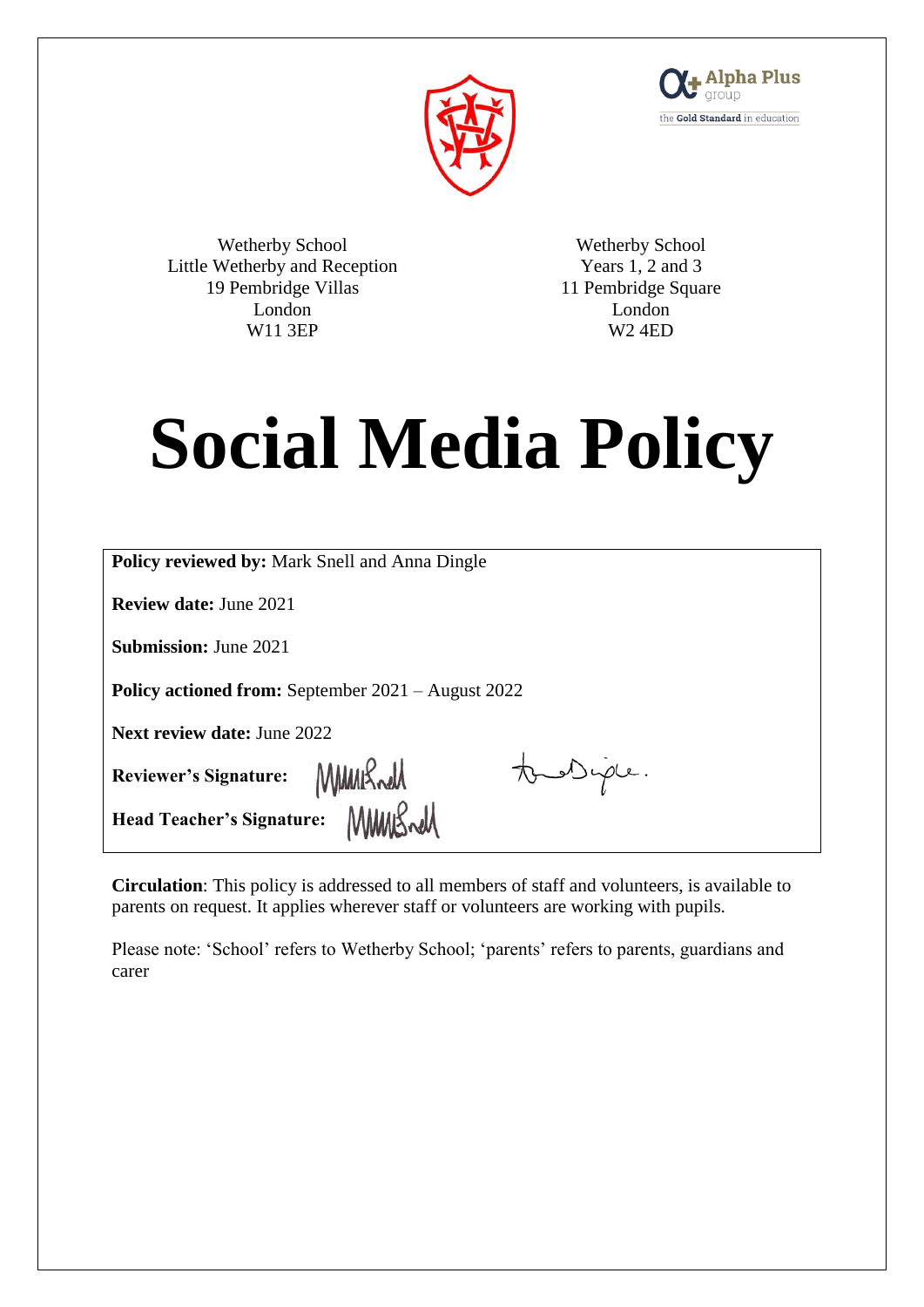

## **Scope of this policy**

This policy is one element of our overall safeguarding strategy and should be read in conjunction with our other policies, especially:

- Safeguarding
- E-safety
- ICT Usage
- Anti-Bullying
- Relationships Education
- Learning for Life (PSHEE)

The policy is directed towards staff.

## **General principles regarding staff use of e-communications and social media**

Staff members must be conscious at all times of the need to keep their personal and professional lives separate. Staff should use either work phones, work email accounts or approved professional social media accounts when engaging with the school community. Texting<sup>1</sup> and instant messaging with pupils must be avoided.

## **Personal Twitter, Facebook and other social media accounts**

Staff should not use their personal Facebook, Twitter or other social media accounts to communicate with pupils or their parents. Caution is advised when inviting work colleagues to be 'friends' in personal social networking sites. Social networking sites blur the line between work and personal lives. It may be difficult to maintain professional relationships or it might be embarrassing if too much personal information is known in the work place. Staff must be cautious regarding their online presence on the internet; it is strongly recommended that privacy settings are such that personal photographs and private information are concealed from general view.

Learning for Life (PSHEE) and assemblies will educate boys on the dangers of the internet, including bullying. Research shows that pupils are safest when they develop internet safety skills through managed systems. All staff must endeavour to incorporate safeguarding messages in their lessons.

The principles set out in this policy are designed to ensure that staff members use social media responsibly so that confidentiality of pupils and other staff and the reputation of the school are safeguarded.

-

<sup>&</sup>lt;sup>1</sup> Texting via SIMS is permitted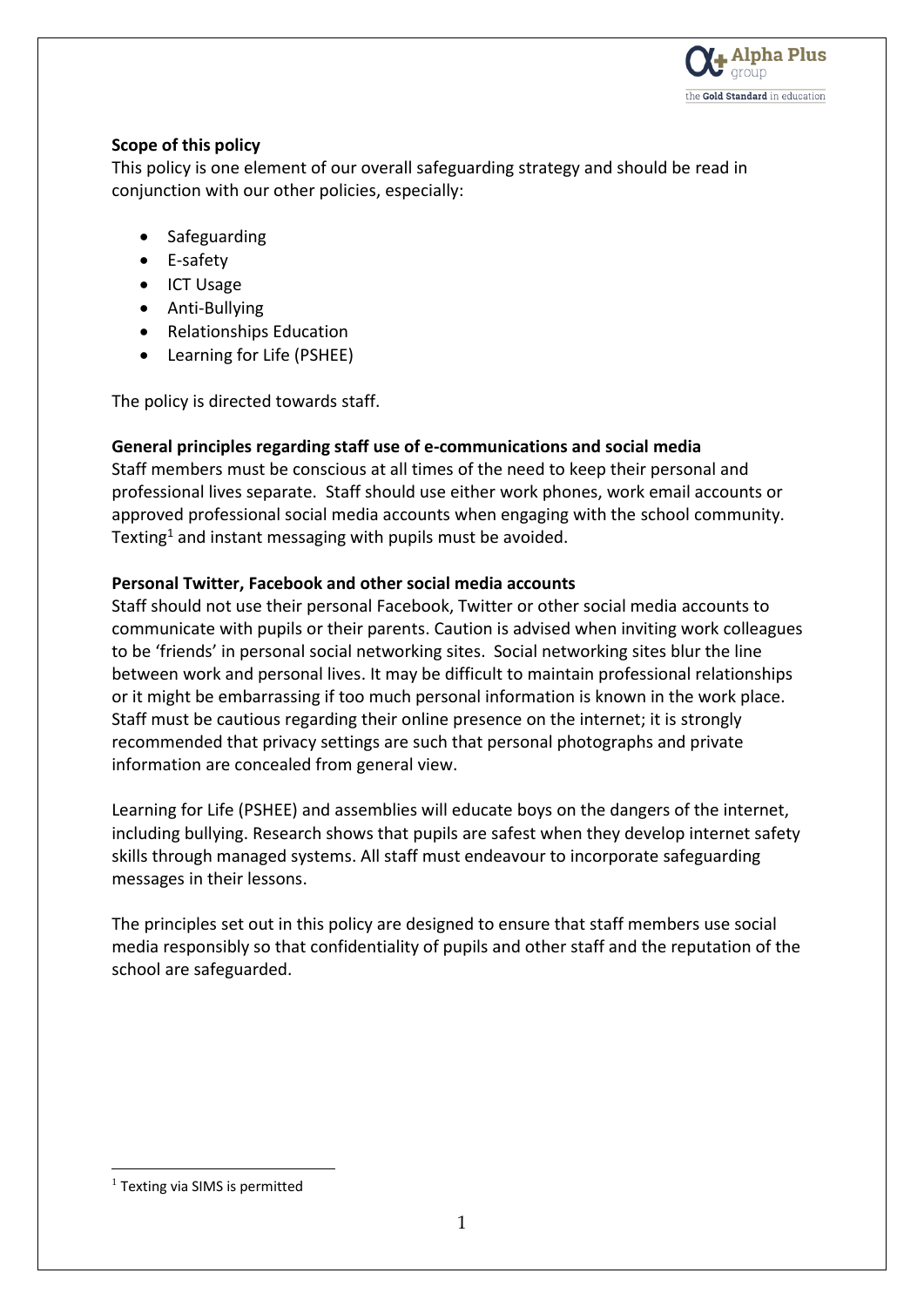

## **Professional Social Media Accounts**

The use of social media as a tool for teaching and learning is encouraged. Facebook, Twitter and other social media have vast potential to aide learning, or for a tool to develop a sense of community and belonging. Every social media and online platform is unique, and staff should be aware that the guidance is to safeguard boys and staff and is based on the principle of transparency and using social media for learning.

Staff who wish to set up professional Twitter, Facebook, Linked-In and other social media accounts must do as below:

- Name: Name-WS (e.g. Mark Snell WS)
- Sign in email address: [firstname. lastname@wetherbyschool.co.uk](mailto:firstname.%20lastname@wetherbyschool.co.uk)
- Password: shared with Designated Safeguarding Leads (DSL) and Headmaster
- Ensure a current and appropriate photograph of yourself is uploaded where possible so pupils can identify you

All professional social media accounts belonging to staff must be approved and recorded by the DSL and the Headmaster. The DSL or other designated personnel will check all staff professional accounts on a weekly basis:

- 1. Checking there are no private messages between staff and pupils.
- 2. Discussions in groups promote the vision and values of the school.
- 3. Communications of staff are of appropriate content and tone.
- 4. Check staff privacy for personal accounts is highlighted should any issue arise (personnel will not search for personal social media accounts, rather note any associated links).
- 5. Checking cyberbullying or any worrying pupil activity related to extremism and radicalisation, or grooming.
- 6. Checking pupils and staff are not 'friends' on Facebook or not 'connected' on Linkedin.
- 7. The DSL must be alerted with any concerns and address them as required, closing any accounts as required.

Staff should not have pupils, ex-pupils or parents as 'Friends' or followers on social media including Facebook and Instagram – it is better to set up groups and pages for learning and community that are open for all to belong to. All comments and discussions should be posted visibly in forums or groups, and not privately which may be construed as informal dialogue in this medium.

Staff cannot set up Facebook groups / pages.

Staff are encouraged to 'like' helpful organisations such as Childline and internet safety sites. Staff should not 'like' political parties, religious sites, or anything that may sway opinion or cause offense. Staff should be aware of the Prevent procedures and notify the DSL with any concerns about radical, provocative or sensitive activity of staff, pupils or those associated with the school community.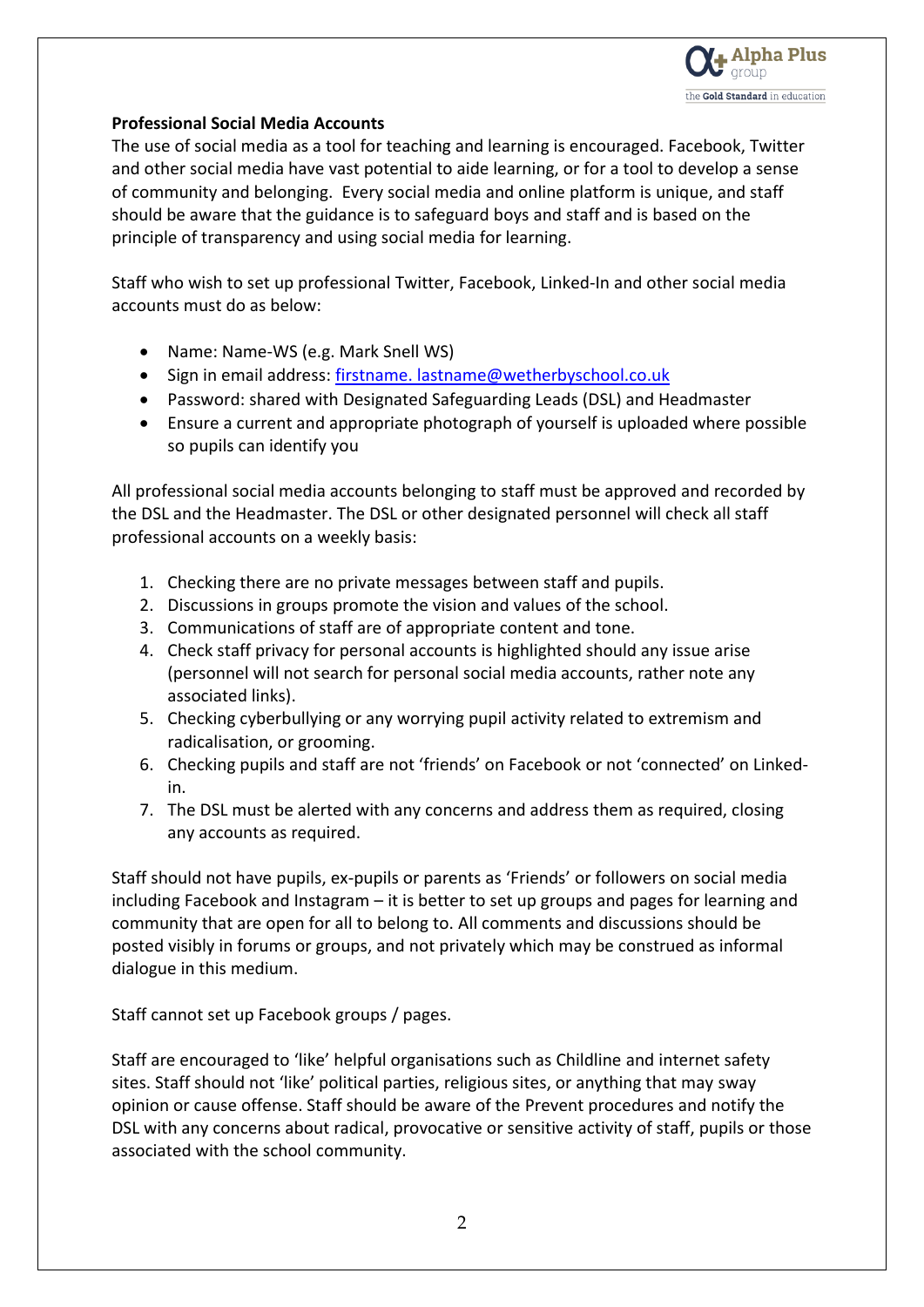Staff are not to Instant Message individuals. Staff should not attempt to settle disputes or confront issues online. Incidents of online bullying must be reported and copies made of the comments.

Staff should not post photographs of pupils on any work Social Media sites unless approved by the DSL. Staff are not allowed to share photographs of pupils on personal Social Media or distribute in any way.

Staff who see any inappropriate materials, bullying, racism, or any content or activities prohibited<sup>2</sup> by the school must report it to the DSL immediately.

#### **Emails**

Staff work emails may be checked should any safeguarding concerns come to light, and staff should ensure that all work emails are of a professional nature. Staff should assume that emails may not remain private and therefore no emails should be sent which would cause harm or embarrassment to pupils, staff or to the school if subsequently made public.

In accordance with the Data Protection Act, any recorded discussions about a pupil may be requested and shared with parents, pupils and other stakeholders, including discussions on email. Staff are advised to take note of this and record the full name of pupils during email dialogue, and use professional discourse at all times.

## **Mobile Phone Policy**

Staff are not permitted to use their personal telephones to text or call pupils or their parents unless it is an emergency. Staff should only use workphones to telephone pupils / parents. Due to the age of the boys, it should not be necssary for any members of staff to contact a child by text or phone. All correspondence should be done with the boy's parents. Staff must not give out personal contact details.

For staff who hold a work mobile please note:

- Your phone must be kept switched on at all times during working hours, or if 'on call', and fully charged
- Any calls, e-mails or text messages that are sent to, or received from pupils, must be kept saved on your phone and reported to the DSL immediately.
- No photos must be taken on a mobile phone.
- If you have any concerns about a text recieved from a boy, then you must forward this on to the DSL immediately. Any welfare or child protection concerns should be sent to the DSL during the day
- You must use appropiate language at all times when sending text messages and when speaking to staff on the phone
- Always address parents in a profesional and friendly manner
- Please ensure you add your own personal voice mail message for your answer phone

-

 $2$  See appendix 2 of the ICT Usage Policy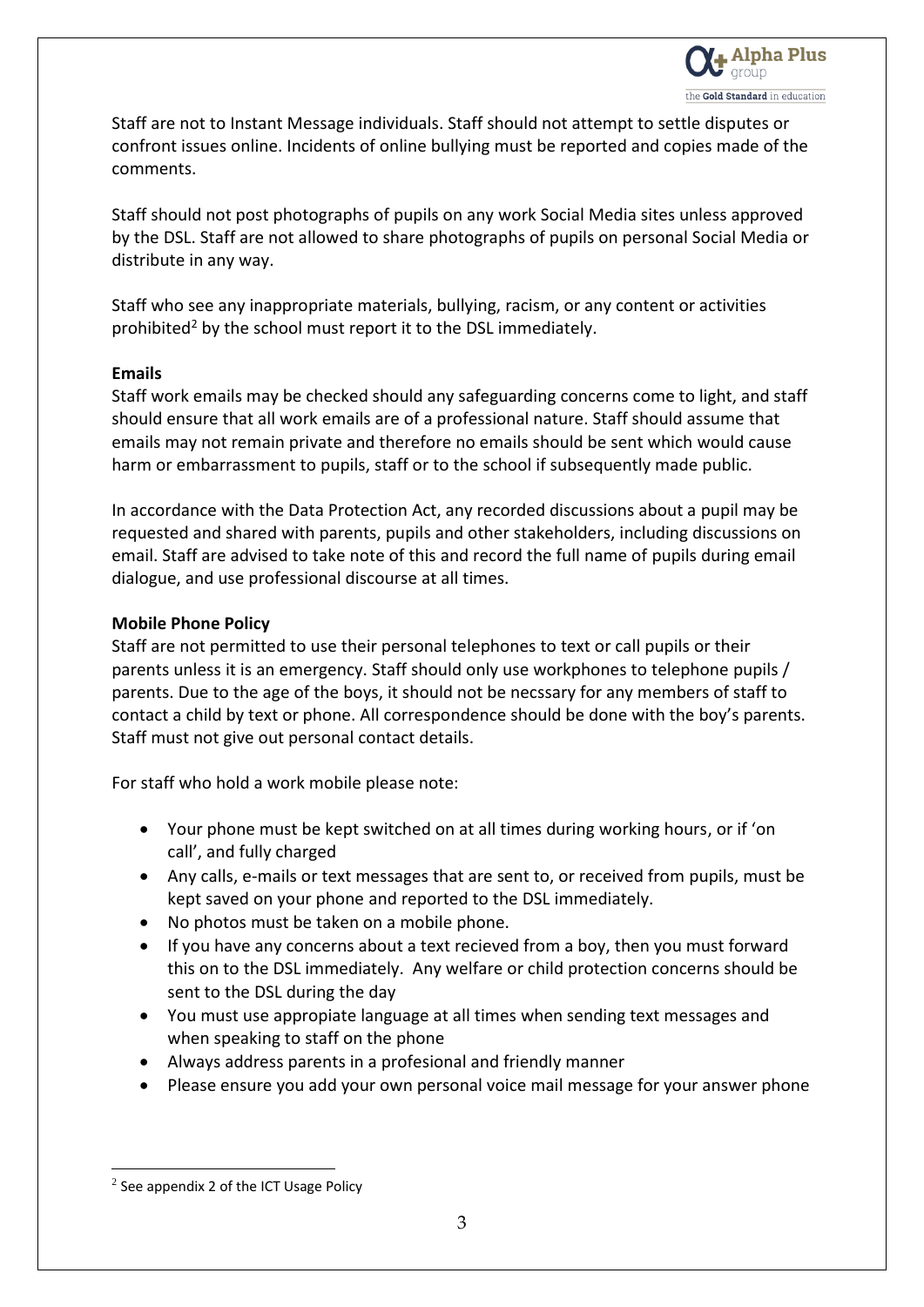# **Pupil Photographs**

Please note that any pupil photographs taken should be for work purposes only and staff should upload all photos onto the designated shared drive T:Digital Photos and create a subfolder clearly marking the name of the event.

Staff should use their professional judgement when using a camera for work purposes.

No member of staff should take a photograph of a boy using their personal mobile phone or that of another member of staff.

No photographs should be taken when boys are in swimwear without the prior permission of the DSL.

Parents may not wish for their sons to have their photographs used internally within the school, in promotional literature (prospectus, newsletters, posters etc) or on the school website. All parents complete a media permission form for their son before they start at Wetherby giving permission, or otherwise, about where photos of their son can be used.

## **Social Media Guidelines for Pupils**

Due to the age of the boys at Wetherby Pre-Preparatory School none of them should have personal web-space such as social media sites (e.g. Facebook, Snapchat), microblogs (e.g. Twitter) as well as content sharing sites (e.g. Flickr and YouTube) and online encyclopaedias (e.g. Wikipedia).

If a boy is found to have an account on social media this must be reported to the Headmaster and DSL immediately.

Boys are prohibited from bringing mobile and personal electronic devices to school including Apple watches. If such devices are brought in, the Assistant Head (Wellbeing and Safeguarding) must be informed and the mobile and / or electronic device must be taken to the school office. This will be stored in the school office until the end of the school day.

# **Social Media Guidelines for Staff**

- No member of staff should interact with any pupil or parent in the school on social networking sites
- No member of staff should interact with any ex-pupil in the school on social networking sites who is under the age of 18
- This means that no member of the school staff should request access to a pupil's area on the social networking site. Neither should they permit the pupil access to the staff members' area e.g. by accepting them as a friend
- Where family and friends have pupils in school and there are legitimate family links, please inform the Headmaster in writing
- It is illegal for an adult to network, giving their age and status as a child
- If you have any evidence of pupils or adults using social networking sites in the working day, please contact the DSL